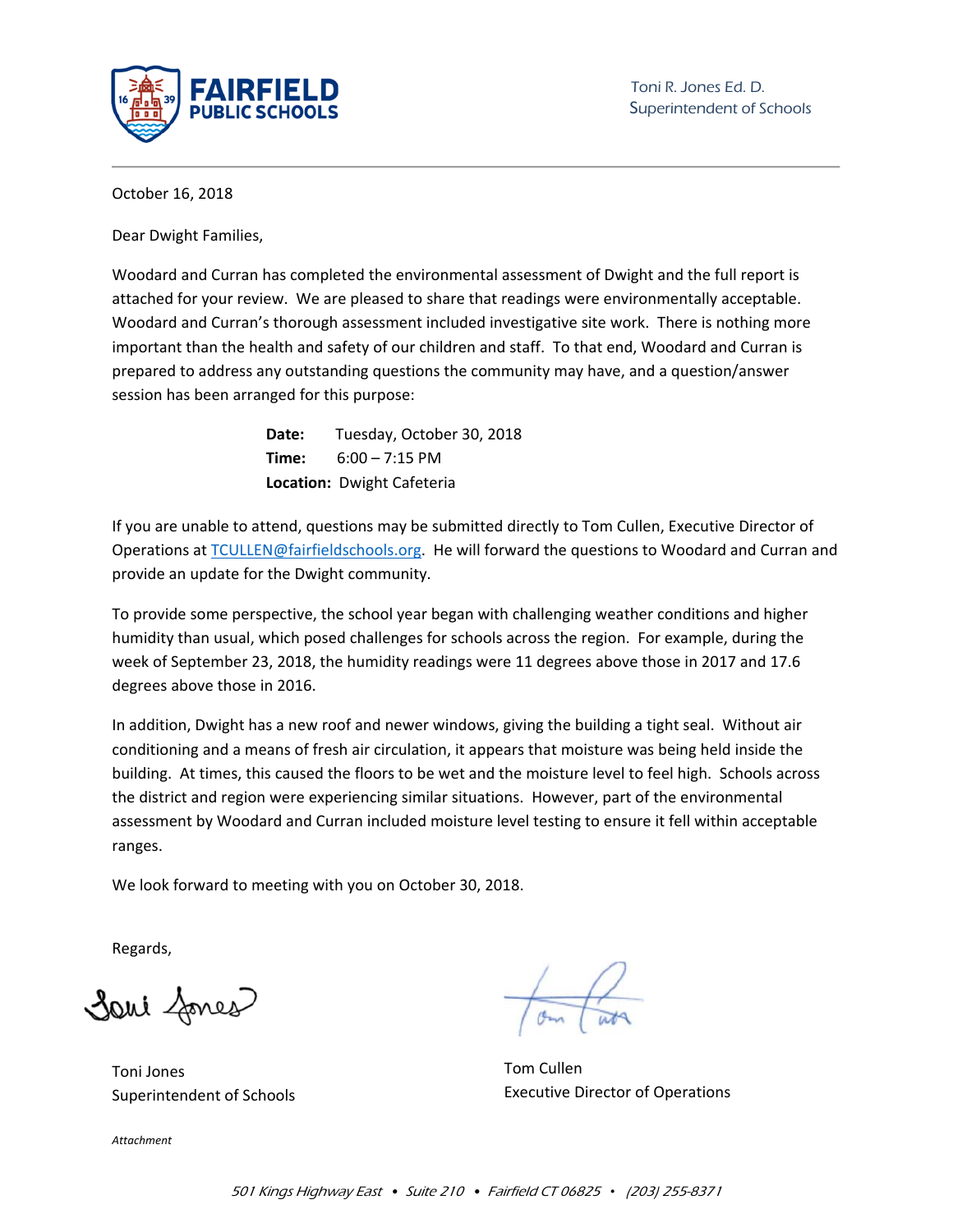### **COMMITMENT & INTEGRITY DRIVE RESULTS**

40 Shattuck Road | Suite 110 Andover, Massachusetts 01810 www.woodardcurran.com

T 866.702.6371 T 978.557.8150 F 978.557.7948



Via Electronic Mail

October 15, 2018

Thomas Cullen Director of Operation Fairfield Public Schools P.O. Box 320189 501 Kings Highway East, Suite 210 Fairfield, CT 06825

Re: Environmental Assessment, Timothy Dwight Elementary School 1600 Redding Road, Fairfield, Connecticut

Dear Mr. Cullen:

As requested, Woodard & Curran performed an environmental assessment at the Timothy Dwight Elementary School facility located at 1600 Redding Road in Fairfield, Connecticut. The purpose of the assessment was to determine if there was evidence of fungal growth on certain building materials at the Timothy Dwight Elementary School. Woodard & Curran's October 4, 2018 assessment included areas identified by School representatives where concerns had been raised.

It was reported by Fairfield Public School Operations that humid weather conditions over the summer and early autumn resulted in damp conditions in several classrooms at Dwight Elementary School. Employees who work in classrooms 10, 15, and 17 expressed concerns regarding the presence of fungal growth as well as throat irritation. It was reported that school department personnel performed moisture meter measurements of the wallboard in classroom 10 and reported elevated moisture levels when measured in September. Based on the moisture measurements, dehumidifiers were placed in classrooms 10, 15, and 17 to reduce the humidity. Teachers in these classrooms were instructed to close windows while the dehumidifiers were in use.

#### **BACKGROUND**

Fungal growth can occur due to damp conditions within a building and is not always visible. It can be hidden in wall cavities, above ceilings, in structural framing materials, subflooring, insulation and other normally covered building materials.

Fungus thrives in damp organic matter and fungal growth media can vary widely. Examples of media that can support fungal growth include stagnant water, damp wood, backing on carpet and carpet pads, cellulose ceiling tiles, and paper facing on gypsum board. Interior finishes such as vinyl cove base and vinyl wall covering may hold moisture against gypsum board or wood, thus enhancing the conditions for fungal growth.

#### **METHODS**

#### *Visual Inspection*

Woodard & Curran conducted a visual inspection in the School to determine if obvious sources of suspect fungal growth were present. The roof and areas above the suspended ceiling tiles were also visually inspected. A borescope was used to inspect areas within wall cavities in classrooms 10, 15 and 17.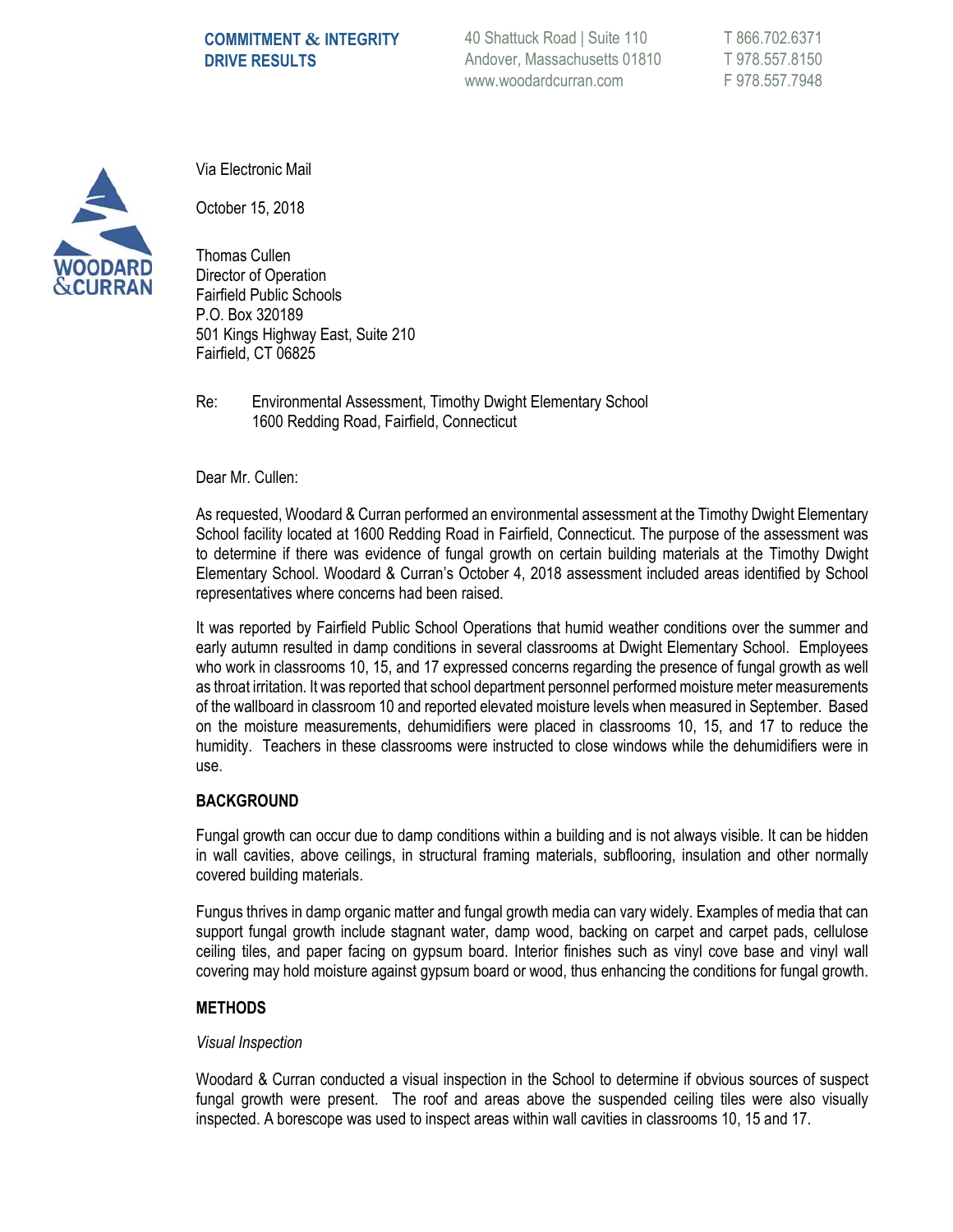### *Moisture Survey*



The moisture content of building materials was evaluated using a GE Protimeter Surveymaster® digital moisture meter, which has two operating modes: search and measure. In search mode, the instrument uses a non-invasive radio frequency emission technique to locate moisture and can penetrate most wall and floor coverings, including ceramic tiles, to a depth of approximately ¾ inch. It displays a semi-quantitative result on a scale of colored lights. In measure mode, the instrument uses the electrical conductivity of a porous building material to indicate its level of free water. Two electrode pins are inserted into the material and the moisture level is displayed on a digital numeric display in units of wood moisture equivalent (WME). WME is the water content that wood would have if it were in contact with the material being tested for sufficient time to reach moisture equilibrium. It is the ratio of the weight of the water in the wood to the dry weight of the wood, expressed as a percentage. Prior to use, the calibration of the instrument was checked using a Protimeter Check calibration device.

### **RESULTS**

### *Visual Inspection*

The following observations were made:

- In classrooms 10, 15, and 17, some of the walls are constructed of concrete masonry unit block while other walls are constructed of a layered cellulose-based wallboard with textured finish that is painted.
- No visible suspect fungal growth was observed on the CMU walls or cellulose-based wallboard material in classrooms 10, 15, and 17.
- The layered cellulose-based wallboard material is also used as bulletin boards in these classrooms. No visible suspect fungal growth was observed on or behind the bulletin boards in classrooms 10,15, and 17.
- No evidence of active water leaks, water staining, or fungal growth was observed on the acoustical ceiling tiles in classrooms 10, 15, and 17.
- Limited evidence of oxidation was observed on the corrugated metal decking above the acoustical ceiling tiles in rooms 10, 15, and 17. This may be related to elevated moisture in the building or storage of building materials during construction. The roof was reportedly replaced three vears ago and appears to be in good condition.
- A solar array is located on the majority of the roof of the school, including above classrooms 10, 15, and 17.
- In classroom 8, a small quantity of suspect fungal growth was observed on the wallboard near a sink. This area, reportedly, is where students routinely wash and dry their hands and where the trash barrel is stored. Adjacent to this area, clipboards were hung/stored on the wall. There was some light particulate debris behind these clip boards.
- A borescope was used to inspect the interior wall cavities of the layered cellulose-based wall in classrooms 10, 15 and 17. This inspection included two walls in classroom 10, and one wall in classroom 15 and 17. No water damage or suspect fungal growth was observed in the wall cavities inspected with the borescope.
- Small portions of the bulletin boards in classrooms 10, 15, and 17 were removed during the assessment to observe the conditions behind the bulletin boards. No suspect fungal growth was observed.

A photo log is included as Attachment A which depicts these conditions.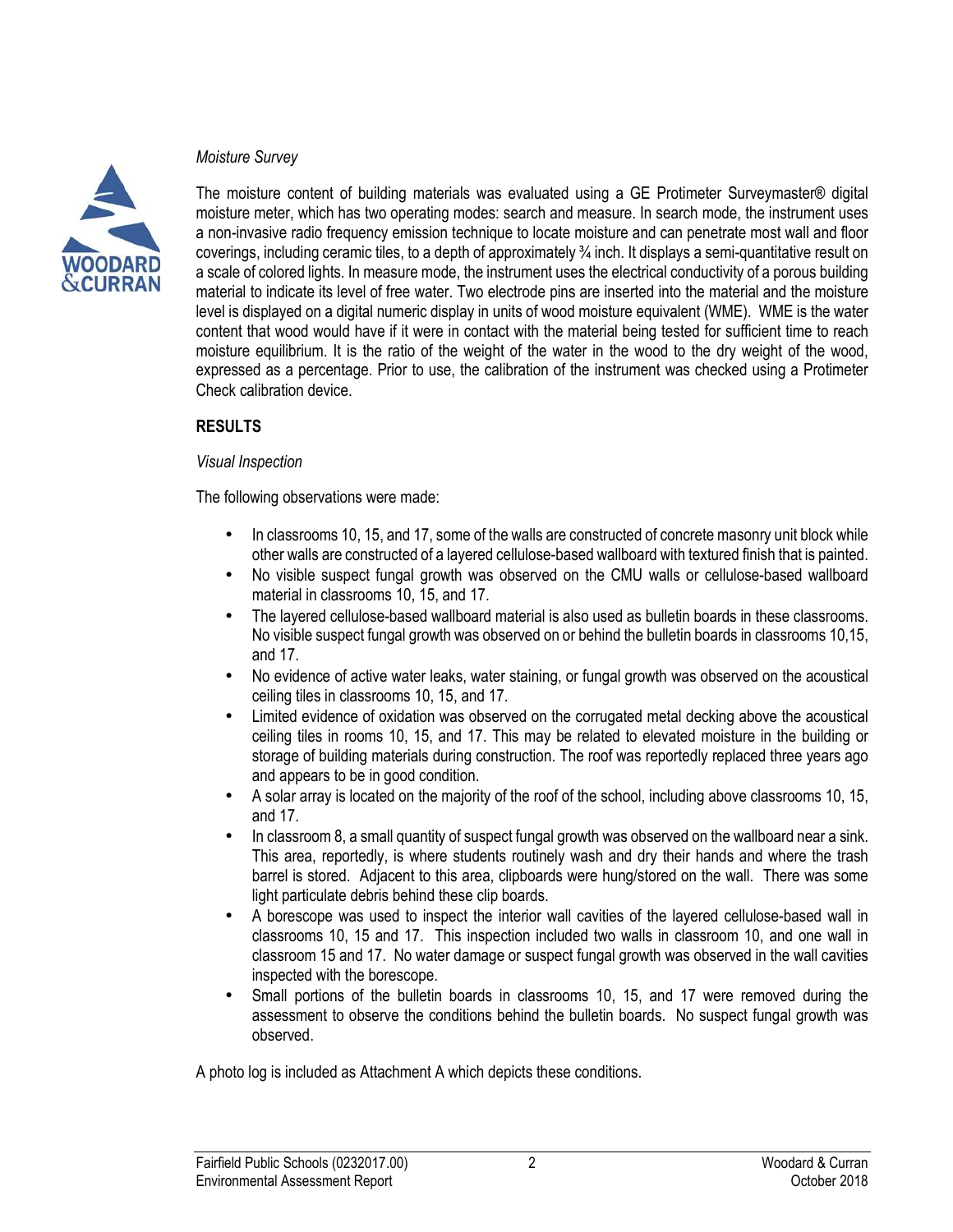### *Moisture Survey*



Woodard & Curran conducted a moisture survey in areas noted above on October 4, 2018. The moisture survey included those rooms specified above including ceiling and wallboard materials. The moisture survey indicated that the moisture content was less than 15%, indicating dry conditions, in classrooms 10, 15, and 17 as well as the area of suspect fungal growth in classroom 8.

### **RECOMMENDATIONS**

Based on industry guidelines and best management practices, it is recommended that the following steps be taken:

- Continue dehumidifying the classrooms to control humidity and keep building materials dry. Consider installing other/supporting ventilation methods to better control humidity during humid months. If mechanical ventilation is not possible, operate dehumidifiers during humid periods. No other corrective actions are required based on the environmental inspection in classrooms 10, 15, and 17.
- Continue to monitor school areas for water damage and excess moisture in building materials. Continue maintenance program of replacing ceiling tiles if any water damage is observed. Note that the School's Asbestos Hazard Emergency Response Act (AHERA) records should be reviewed prior to disturbing any building materials.
- Clean the wall surfaces in classroom 8. Specifically, clean the wall surfaces to the left of the sink and the lower portion of the wall where the clipboards are hanging. Use a disinfectant or cleaning product that is approved by the School Department for housekeeping activities. Do not over saturate the area, but thoroughly wipe the wall surfaces and allow to adequately dry.

Woodard & Curran appreciates the opportunity to assist you on this project. If you have any questions or require further information, please feel free to email me at whenderson@woodardcurran.com or call me at (781) 251-0489.

Sincerely,

WOODARD & CURRAN INC.

William Henderson, CIH Project Scientist

Attachment A: Photo Log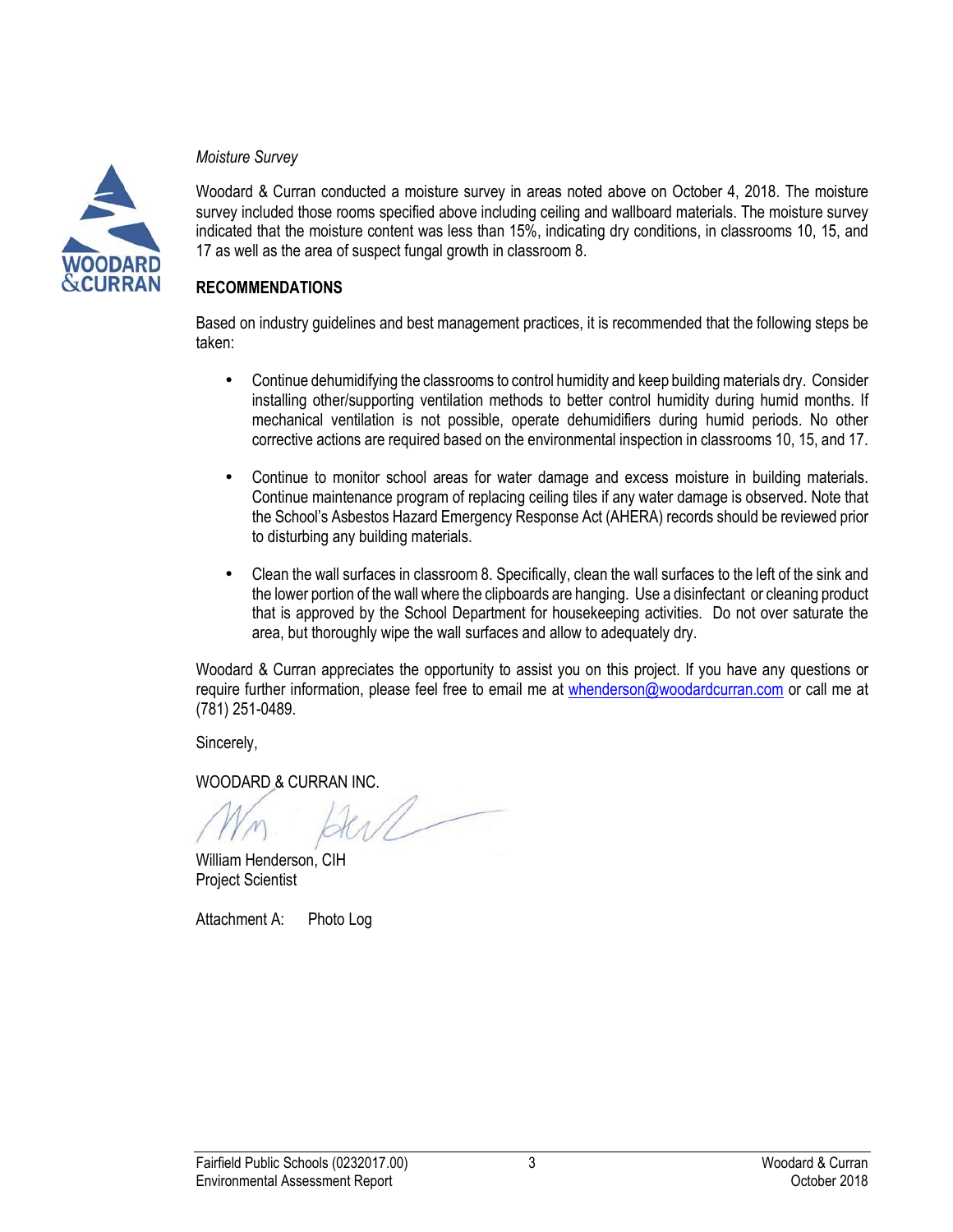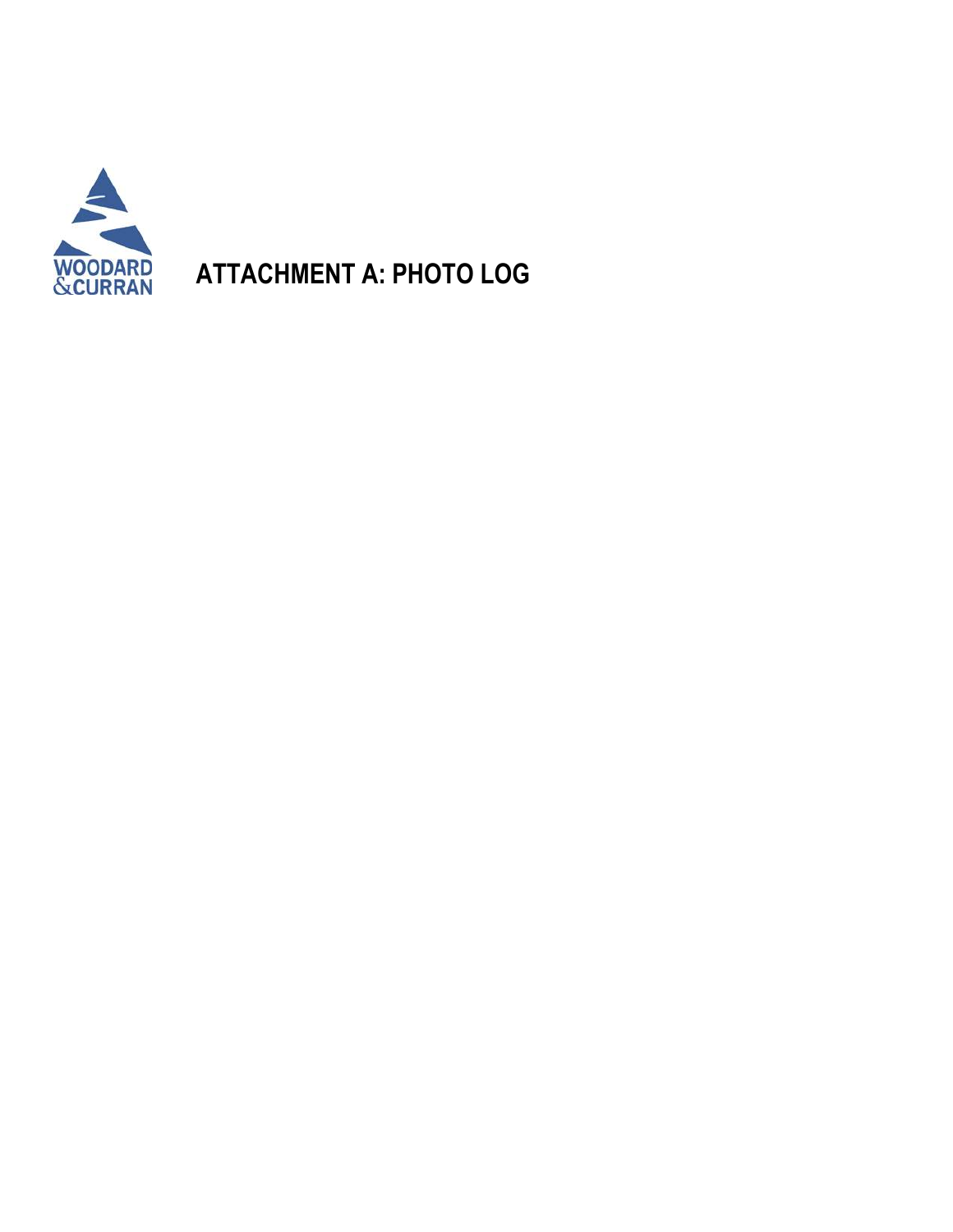

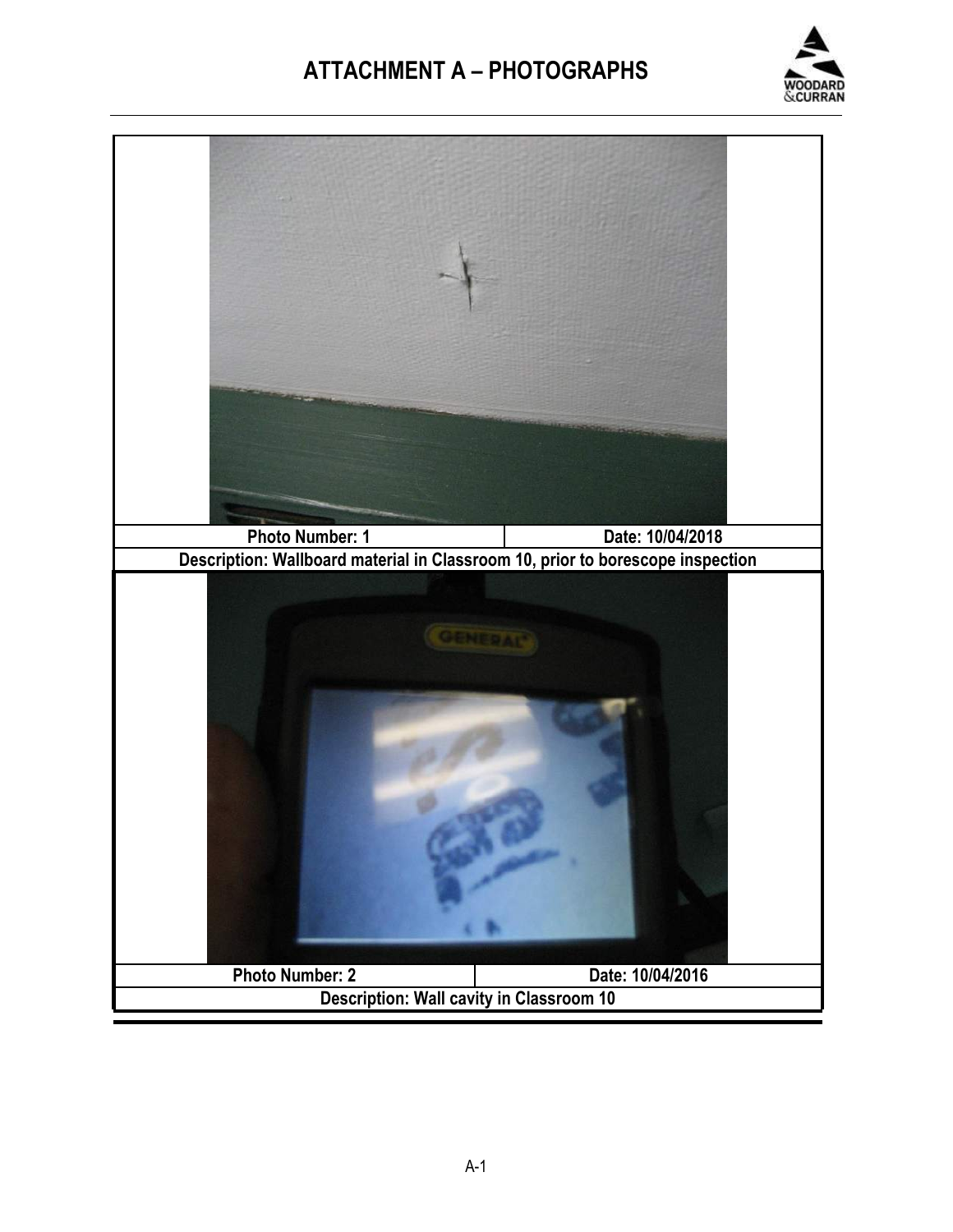

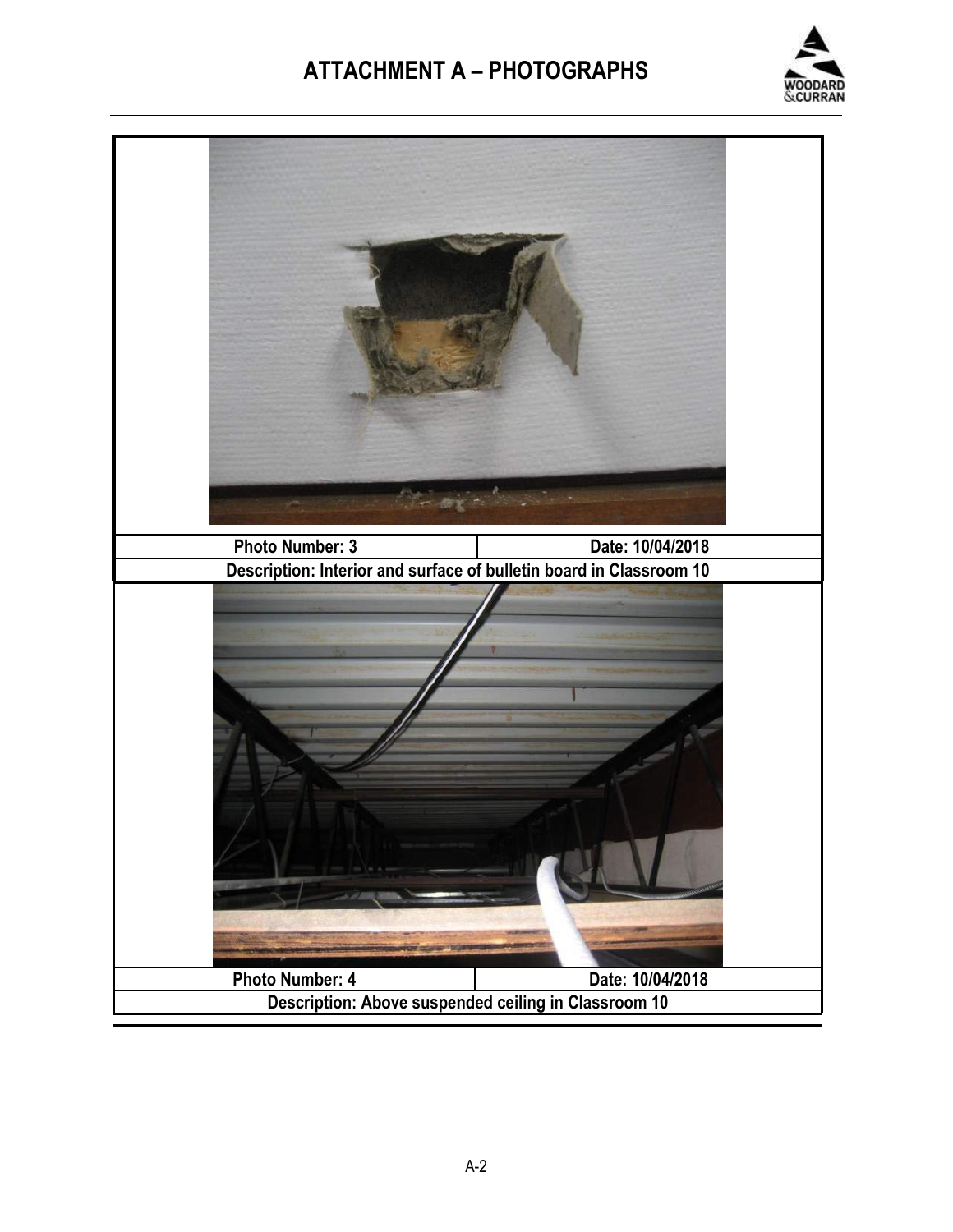

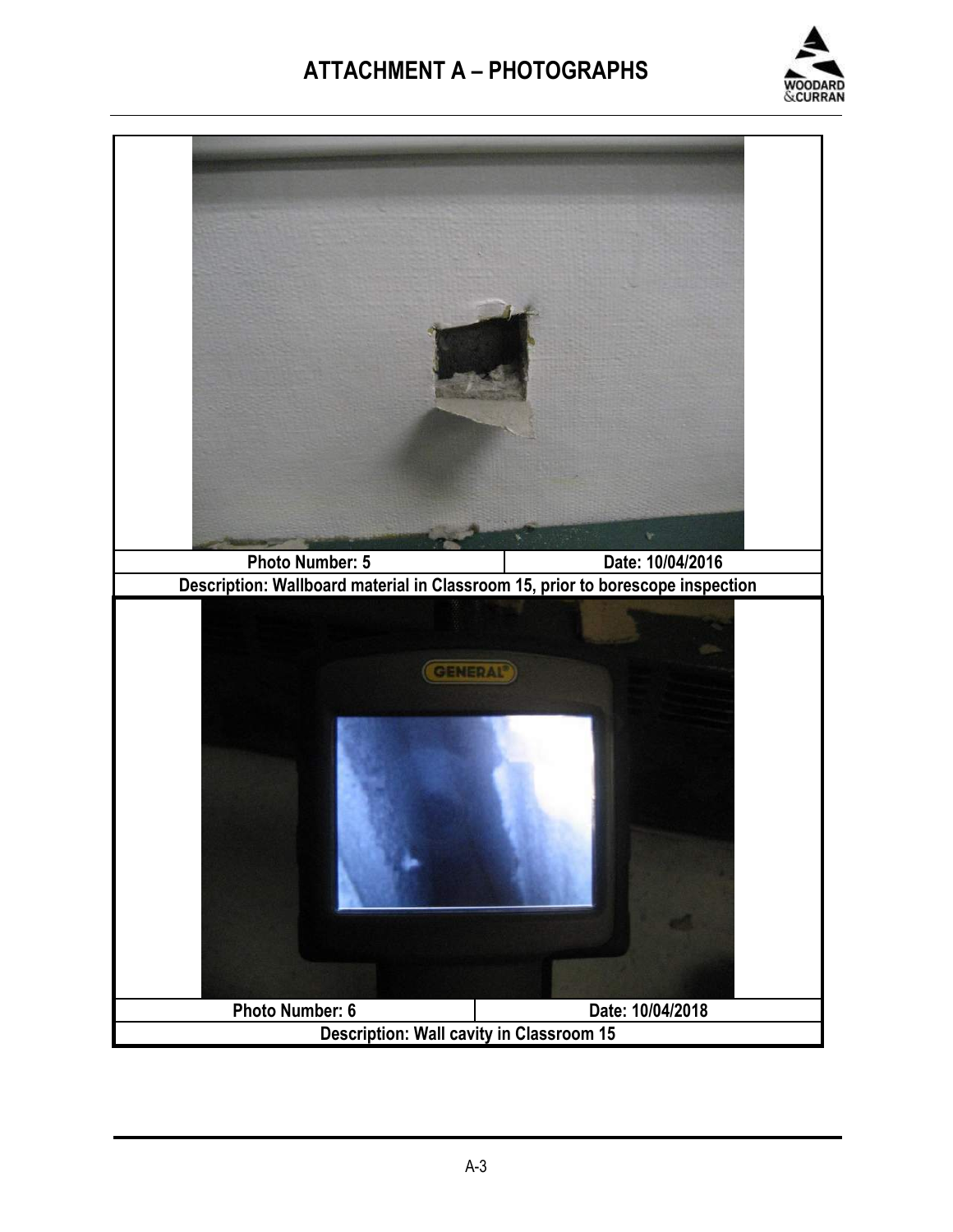

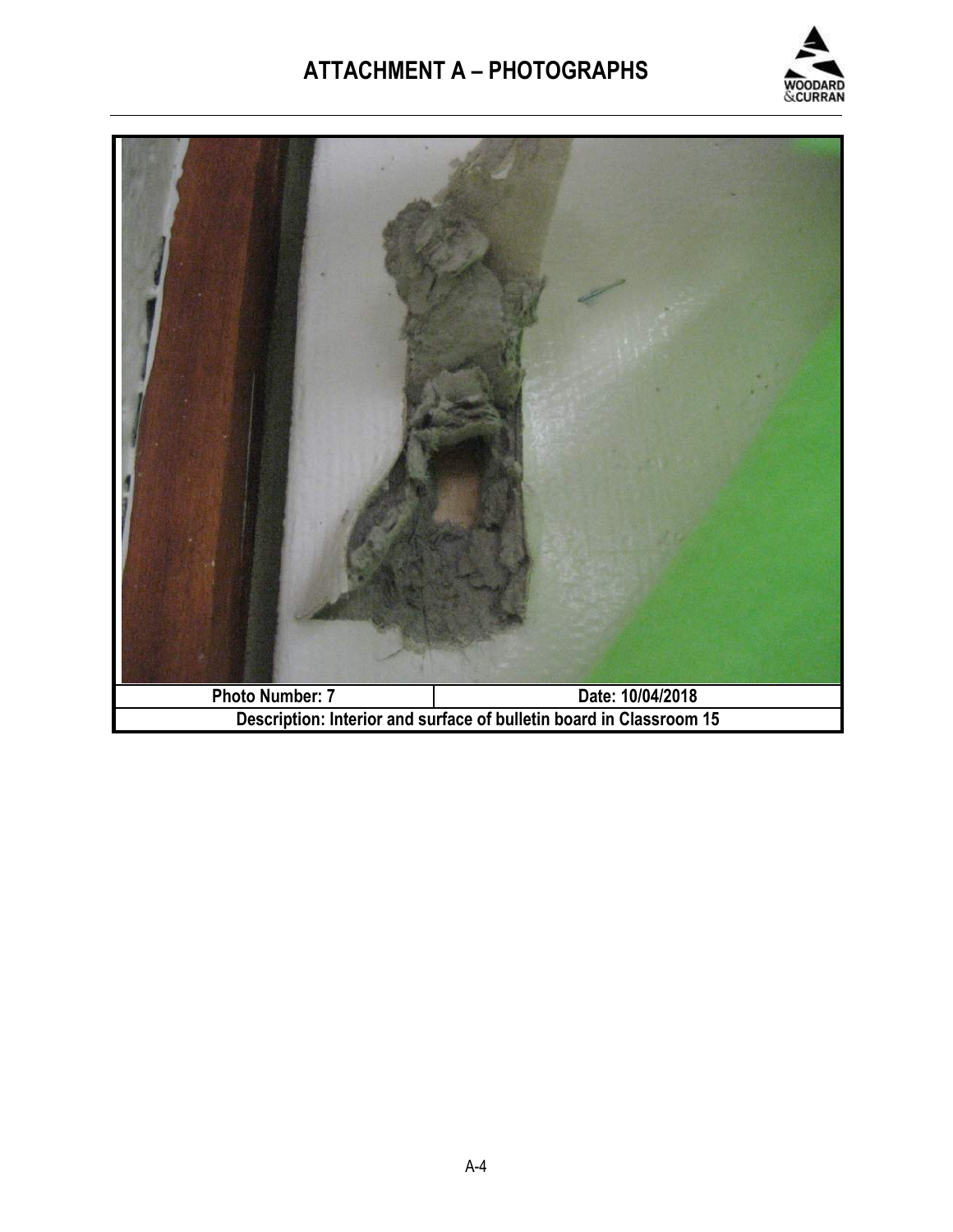![](_page_9_Picture_1.jpeg)

![](_page_9_Picture_2.jpeg)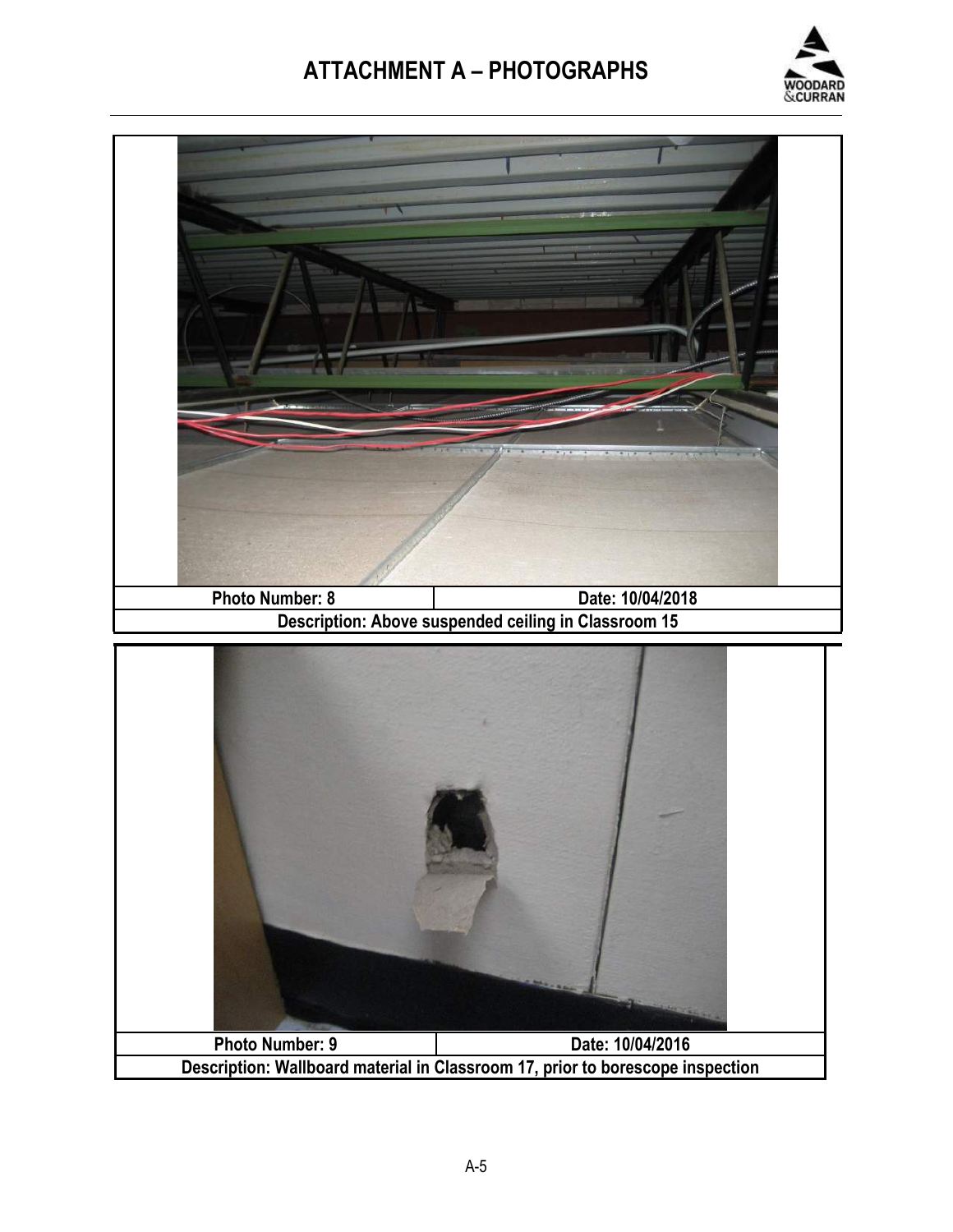![](_page_10_Picture_1.jpeg)

![](_page_10_Picture_2.jpeg)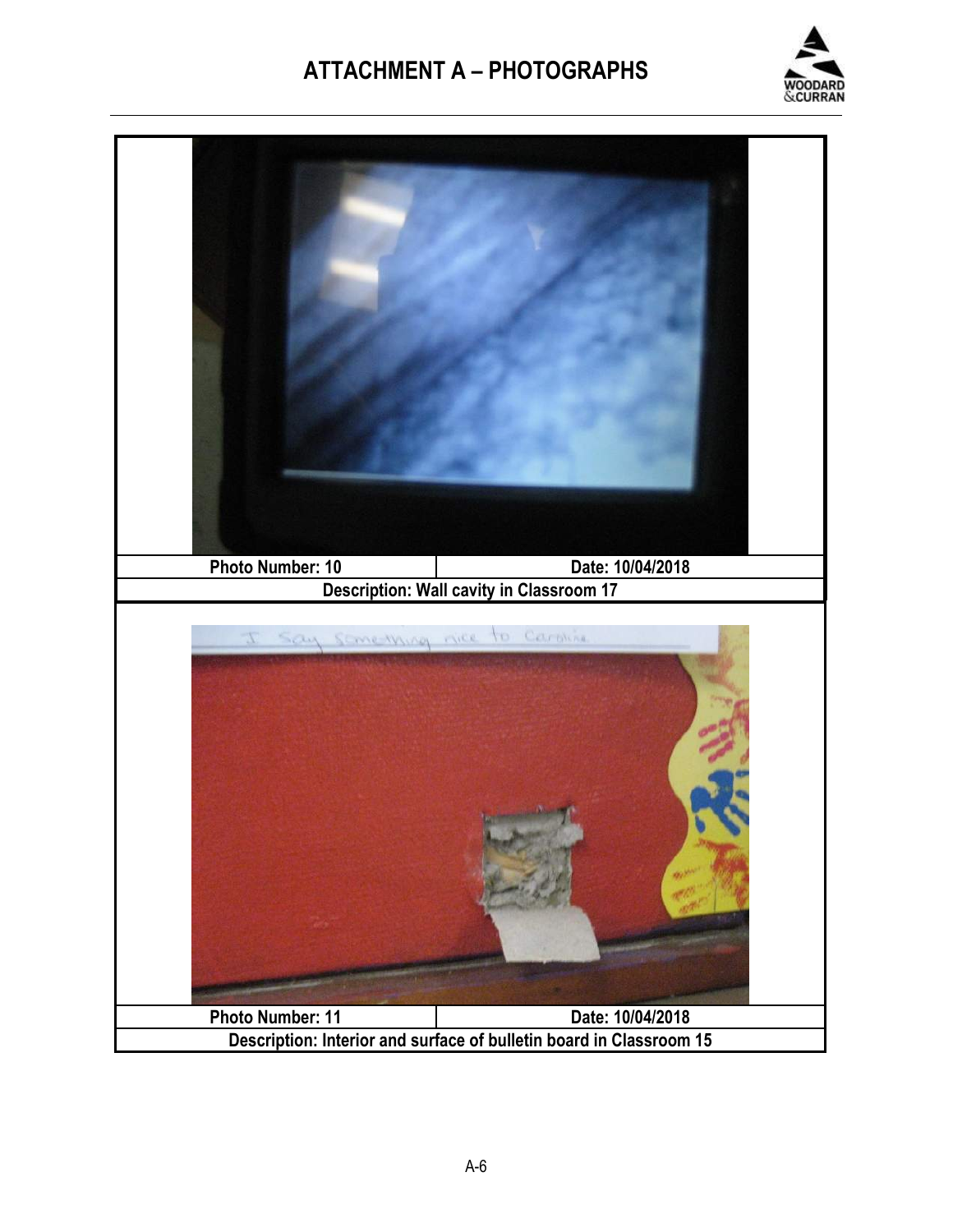![](_page_11_Picture_1.jpeg)

![](_page_11_Picture_2.jpeg)

![](_page_11_Picture_3.jpeg)